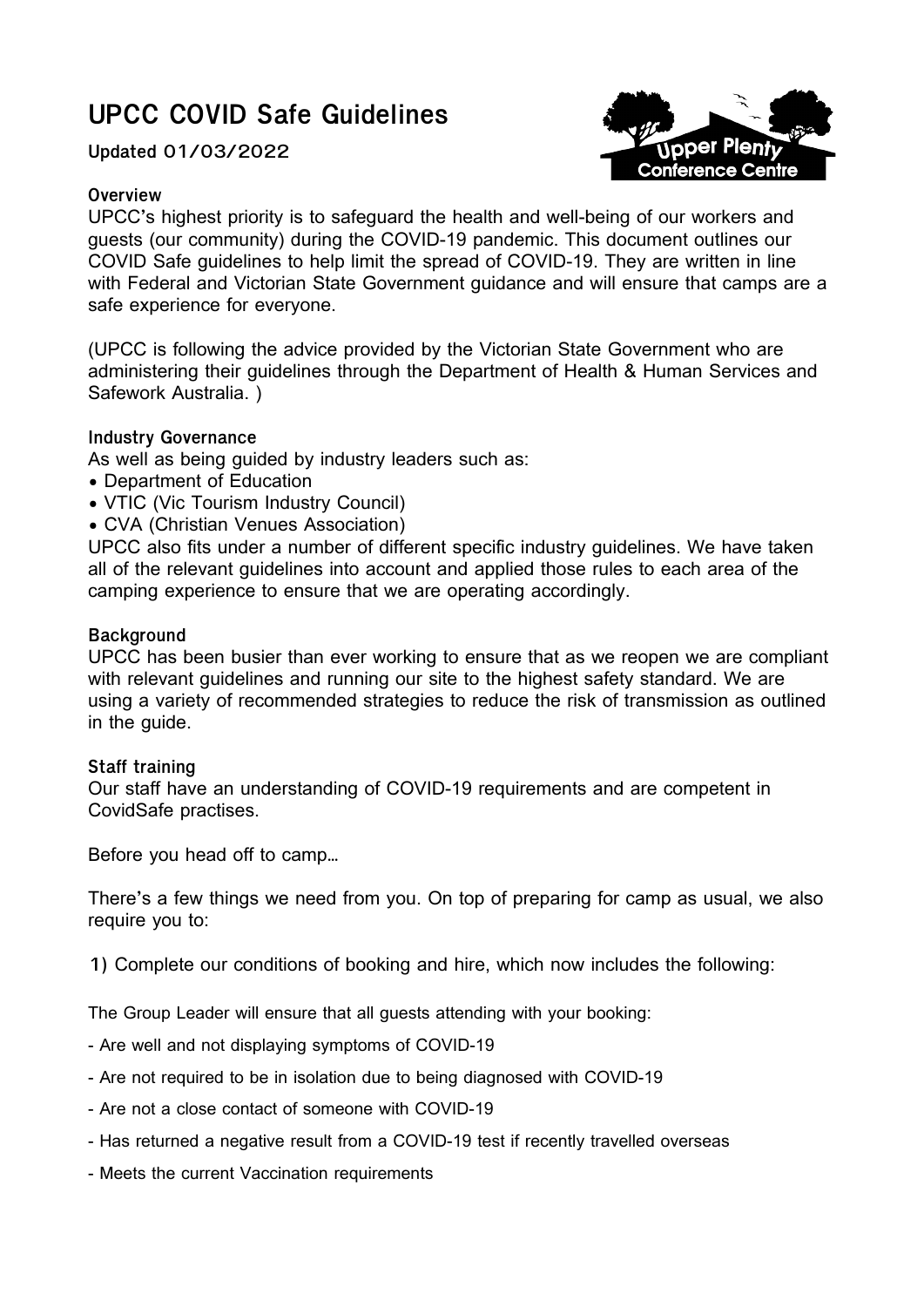- Will check-in using our QR code upon arrival if required by the Victorian Government.
- Will abide by the current facemask rules that the Victorian Government has issued.

Guests must not attend UPCC if the above conditions can't be met.

**Before you arrive, here's what we'll do:**

## **Cleaning**

At UPCC, we have increased our cleaning regime to now include the following:

- Additional disinfecting of 'high touch points' (door handles, light switches, buttons, toilet facilities etc.)
- Additional routine cleaning after the conclusion of each camp
- Assurance from our suppliers that our cleaning products are suitable for COVID-19

## **HAND hygiene provisions**

Where soap and water are not available, we have provided hand sanitiser. We have also set up hand sanitising stations at all entry points to common areas throughout our sites

#### **Hygiene for our staff**

We have also increased our hygiene requirements for all staff. As well as physical distancing where practical and keeping up personal hygiene, our staff are cleaning and sanitising their hands before and after:

- Preparing your food
- Handling equipment
- Cleaning and sanitizing areas
- Arriving at work
- Coming back from tea/lunch breaks

#### **Hygiene for our guests**

All of our of quests are asked to wash and/or sanitise their hands:

- Upon entering our sites
- Before and after eating
- Before and after using equipment
- Regularly throughout the day

#### **Physical distancing**

At UPCC, we recognise that physical distancing is important to limit the spread of COVID-19. To assist with this we will:

- Encourage non-contact greetings
- Create extra space at kitchen serveries where required
- Discourage congregating in confined spaces
- Where practical, limit the time of close proximity between staff and guests when we have to get close eg. checking your harness before using the indoor rockwall!

You might notice that our staff are also practicing physical distancing too. However, there are times when this is not practical, such as when they are working in our kitchens or providing direct care. The government guidelines say that this is acceptable, and we need to work closely sometimes to provide you with meals!